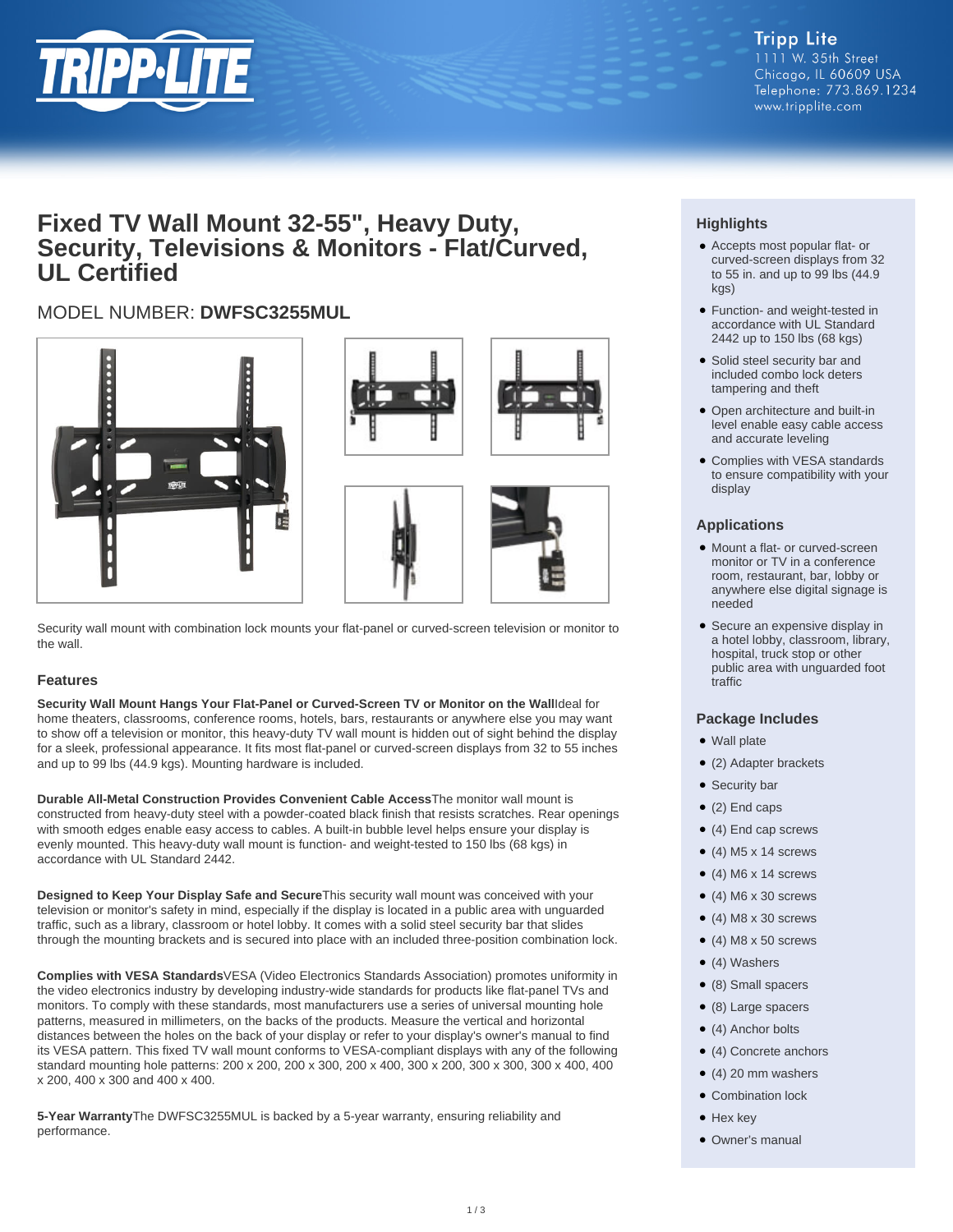

# **Specifications**

 $\blacksquare$ 

| <b>OVERVIEW</b>                      |                                                                                 |  |
|--------------------------------------|---------------------------------------------------------------------------------|--|
| <b>UPC Code</b>                      | 037332213716                                                                    |  |
| Device Compatibility                 | Monitor/HDTV                                                                    |  |
|                                      |                                                                                 |  |
| <b>PHYSICAL</b>                      |                                                                                 |  |
| Color                                | <b>Black</b>                                                                    |  |
| Material of Construction             | <b>Steel</b>                                                                    |  |
| VESA Pattern (mm)                    | 200x200; 200x300; 200x400; 300x200; 300x300; 300x400; 400x200; 400x300; 400x400 |  |
| Motion                               | Fixed                                                                           |  |
| Mounting Location                    | Wall                                                                            |  |
| Degrees of Motion                    | Fixed                                                                           |  |
| Minimum Screen Size (in.)            | 32                                                                              |  |
| Minimum Screen Size (cm)             | 81.28                                                                           |  |
| Maximum Screen Size (in.)            | 55                                                                              |  |
| Maximum Screen Size (cm)             | 139.7                                                                           |  |
| Maximum Weight Capacity (lbs.)       | 150                                                                             |  |
| Maximum Weight Capacity (kg)         | 68                                                                              |  |
| Number of Displays                   | $\mathbf{1}$                                                                    |  |
| Shipping Dimensions (hwd / in.)      | 21.60 x 6.50 x 1.80                                                             |  |
| Shipping Dimensions (hwd / cm)       | 54.86 x 16.51 x 4.57                                                            |  |
| Shipping Weight (lbs.)               | 5.40                                                                            |  |
| Shipping Weight (kg)                 | 2.45                                                                            |  |
| Unit Dimensions (hwd / in.)          | 20.3x17.3 x 1.0                                                                 |  |
| Unit Dimensions (hwd / cm)           | 51.5 x 44.0 x 2.6                                                               |  |
| Unit Weight (lbs.)                   | 4.03                                                                            |  |
| Unit Weight (kg)                     | 1.83                                                                            |  |
| Assembly Required                    | Yes                                                                             |  |
| <b>FEATURES &amp; SPECIFICATIONS</b> |                                                                                 |  |
| Cord Management                      | No                                                                              |  |
| Antimicrobial                        | No                                                                              |  |
| <b>Tools Necessary</b>               | Yes                                                                             |  |
| Security Lock                        | Yes                                                                             |  |